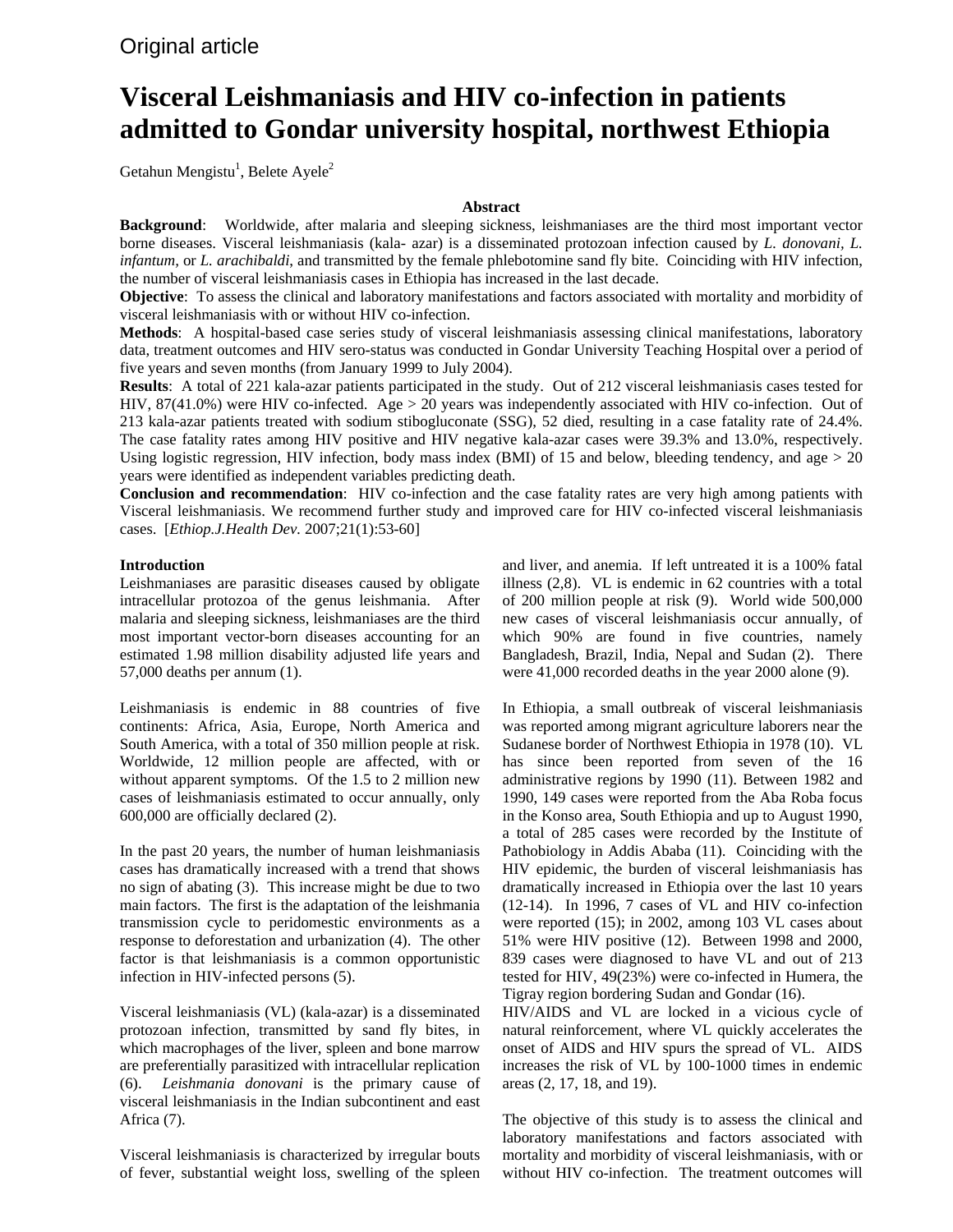be described. To our knowledge, this is the first such large case series hospital-based study in the country, in general, and in Gondar in particular. Moreover, the similarities and differences in the clinical and laboratory manifestations of visceral leishmaniasis with or without HIV co-infections will be described.

# **Methods**

*Study subjects and area*: All 221 patients with visceral leishmaniasis diagnosed and or treated in medical wards of Gondar University tertiary level teaching and referral hospital, from January 1999 to July 2004 (5 years and 7 months duration) were included. Gondar University Hospital is located in Gondar town 750 km Northwest of Addis Ababa. The hospital has 400 inpatient beds and provides health referral services for over 4 million inhabitants in the northwest region of Ethiopia.

*Study design and data collection*: This is a hospitalbased case series study in the routine care of patients. A pre-tested and standardized questionnaire consisting of demographic data, clinical symptoms and signs, laboratory data, treatment response and outcomes, was used for data collection. In all cases, pre- and post-test counseling was given irrespective of HIV status. Ongoing counseling was arranged for HIV positive patients. A standard dose of sodium stibogluconate (SSG) was administered for 30 days as treatment for VL. Whenever SSG was not available, patients were referred to other treatment centers such as MSF Holland in Humera or Dansha (eight patients). Transport fees and supportive care such as blood transfusion and treatment of intercurrent infections were given.

*Diagnosis of VL and HIV*: VL diagnosis was made based on clinical parameters and confirmed by spleen or bone marrow aspirations as appropriate. Pathologists and/or senior clinicians read the aspirates at least twice. Wright or Giemsa staining was used as available in the hospital. Direct agglutination test (DAT) with treatment response was used in five cases only, using the methodology and *Leishmania donovani* test antigen prepared in the Institute of Pathobiology as described by Harith et al (1988). A titer of 1:3200 was used as a threshold cut off value. In all the five cases, the response to treatment with sodium stiboglutinate was dramatic, as the spleen and other symptoms and signs disappeared. All five cases had no other diagnosis or treatment other than the ones for VL. For HIV testing, Determine Abbot Japan and Cappilus - rapid tests and ELISA were used in the hospital. The policy of the department of internal medicine required testing for HIV in all cases of visceral leishmaniasis, in order to anticipate drug toxicity and individualize the care accordingly.

The study included follow up at 3 and 6 months, however participation in the follow up sessions was very low. This is because many of the cases were mobile agriculture laborers or farmers residing far from the hospital and with no permanent address. The follow up sessions also coincided with the rainy and harvesting seasons. Moreover, there was no tracing mechanism in place to actively search for participants for follow up.

*Ethical clearance*: Informed consent was obtained from all patients and institutional ethical clearance was obtained from the research and publication office of Gondar University.

*Operational definitions*: Clinical response (initial cure) criteria for successful treatment and discharge from the hospital included disappearance of fever, marked regression of spleen size, significant weight gain, hematological response, and cessation of hemorrhagic diathesis.

Spleen size of 15 cm and above is defined as a huge splenomegaly, and is associated with infarction, anemia and dragging abdominal pain.

Hematocrit level of 15% and below is taken as severe anemia with congestive heart failure or pending heart failure that requires transfusion before SSG therapy; hematocrit level of 16% to 25% is moderate anemia.

Lymphocytosis is defined as the differential white cell count of lymphocytes more than 50%; granulocytosis is defined as a count of granulocytes above 50%.

*Data analysis*: Data entry and analysis was performed using Epi Info 2002 and SPPS version 10.0 statistical packages. Logistic regressions were run to determine factors predicting HIV or death. Odds ratios and chi square, with p-value<0.05 and a 95% confidence interval were used for statistical analysis and significance testing.

## **Results**

From January 1999 to July 2004, there were 8,049 admissions and 1,334 deaths within the medical wards of Gondar University Hospital. Of these, 221 were visceral leishmaniasis cases, accounting for about 2.8% of the admissions and 52(3.9%) deaths in the medical wards.

The male to female ratio was 19:1 and the mean age was 25.7±7.8 years (range 14-55 years). Two hundred and six (93.2%) of the cases were under 40 years of age and 119(53.8%) were in the 20-29 age group, followed by 44(19.9%) in the 10-19 age group (Table 1).

Of 212(95.9%) VL patients who agreed to HIV testing, 87(41.0%) were HIV positive. Of those with both infections, 85(42.3%) were males. HIV co-infection was found in 65.5% (83/58) of those older than 29 years (Table 1).

With respect to occupational categories, 111(50.2%) were farmers, 36(16.3%) were daily laborers, 19(8.6%) soldiers and 17(7.7%) students. All of the five civil servants among the study population were HIV positive, as were 90.9% (10/11) of merchants, 63.6%(7/11) of drivers, 63.2%(12/19) of soldiers, 52.8%(19/36) of daily laborers and 29.8% (31.104) of farmers. One of the nine housewives and two of the 17 students were HIV positive. Seven farmers, one student, and one merchant either did not agree to the HIV test or died before screening (Table 1).

Of the ninety-eight patients from Humera, Abderafi and Dansha area, 43.6% were HIV co-infected; 34.8% of the 73 patients from the Metema-Chilga were HIV positive.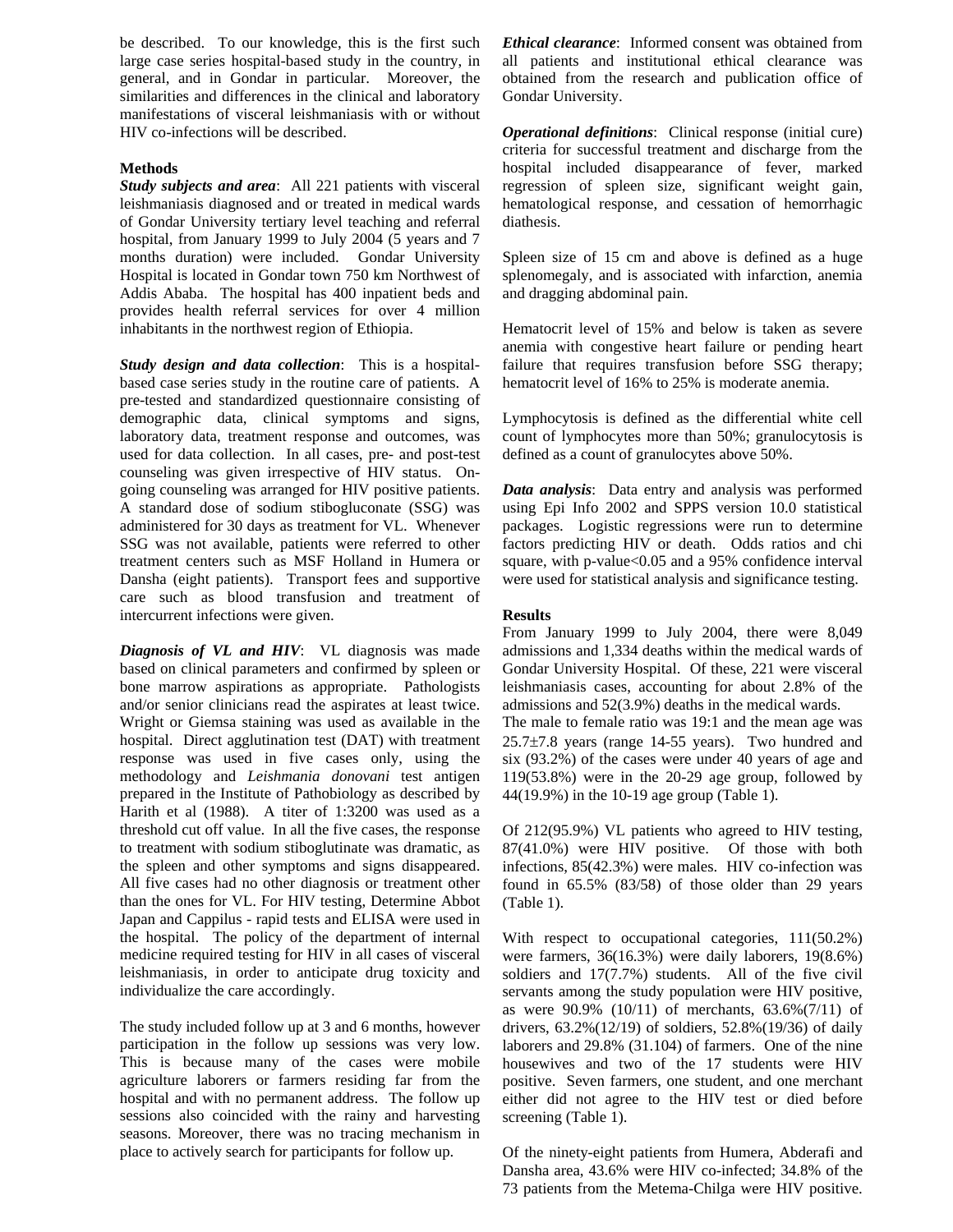Of the fifty patients from other places in the Amhara region, mainly from North Gondar, 44.9% were also HIV positive (table 1). Many of these cases had a history of travel to Humera of Metema either recently or some years ago. However, there were a few cases from Belessa and around the Gondar area that had no travel history to Humera. A 14 year old male from Gondar town, sero-negative for HIV, denied any travel out of town in his lifetime.

Of all the VL cases, 87(39.4%) were seen in 2003, 55 (24.9%) in 2002, and a total of 30 (13.6%) in the period between 1999 and 2001. In the seven months of 2004 during which this study was conducted, forty nine (22.1%) cases were seen. These numbers indicate an increasing trend of VL cases over the years (Figure 1).

Out of 222 total cases, 178(80.5%) were diagnosed by splenic aspiration, 38(17.2%) by bone marrow spiration and five (2.3%) by serum direct agglutination test.

All visceral leishmaniasis patients complained of a history of generalized body weakness. Similarly, all cases had a history of fever with a mean duration and temperature of  $12.6\pm8.9$  weeks and  $38^0C\pm1^0C$ , respectively. Splenomegaly was found in all patients with a mean size of 10.4±4.5 cm, below the constal margin along the left midclavicular line. Hepatomegaly was seen in 104(47.1%) patients, with a mean total liver span at right midclavicular line of 14.4±1.5 cm. A history of weight loss over a mean duration of 13.4±10.1 weeks and a mean body mass index of 15.5Kg/sq.m was observed in 218(98.6%) patients, despite the good appetite reported by 60(27.3%) patients. About 195(88.2%) had signs of anemia (pallor), with a mean hematocrit of 22.1±6.6%. History of bleeding tendency from any site was found in 119(53.8%) cases; the most common was epistaxis (76.4% of cases), followed by

Table 1: **Sociodemographic characteristics of visceral leishmaniasis patients by HIV serostatus, Gondar University Hospital, 1999-2004.**

| IVYPIWI, IVYV LVVTI<br><b>Variables</b> | <b>Total cases</b> | <b>HIV positive</b> | <b>HIV negative</b> | <b>Total screened for</b> |
|-----------------------------------------|--------------------|---------------------|---------------------|---------------------------|
|                                         | No (%)             | No (%)              | No (%)              | HIV No $(\%)$             |
| <b>Sex</b>                              |                    |                     |                     |                           |
| Male                                    | 210(95.0)          | 85(42.3)            | 116(57.7)           | 201(94.8)                 |
| Female                                  | 11(5.0)            | 2(18.2)             | 9(81.8)             | 11(5.2)                   |
| Age interval                            |                    |                     |                     |                           |
| $10 - 19$                               | 44(19.9)           | 5(12.8)             | 34(87.2)            | 39(18.4)                  |
| 20-29                                   | 119(53.8)          | 44(38.3)            | 71(61.7)            | 115(54.4)                 |
| 30-39                                   | 43(19.5)           | 26(60.5)            | 17(39.5)            | 43(20.3)                  |
| 40-49                                   | 11(5.0)            | 8(72.7)             | 3(27.3)             | 11(5.2)                   |
| 50-59                                   | 4(1.8)             | 4(100.0)            | 0                   | 4(1.9)                    |
| Occupation                              |                    |                     |                     |                           |
| Farmer                                  | 111(50.2)          | 31(29.8)            | 73(70.2)            | 104(49.1)                 |
| Daily laborer                           | 36(16.3)           | 19(52.8)            | 17(47.2)            | 36(17.0)                  |
| Soldier                                 | 19(8.6)            | 12(63.2)            | 7(36.8)             | 19(9.0)                   |
| Student                                 | 17(7.7)            | 2(12.5)             | 14(87.5)            | 16(7.5)                   |
| Merchant                                | 12(5.4)            | 10(90.9)            | 1(9.1)              | 11(5.2)                   |
| Driver                                  | 11(5.0)            | 7(63.6)             | 4(36.4)             | 11(5.2)                   |
| Housewife                               | 9(4.1)             | 1(11.1)             | 8(88.9)             | 9(4.2)                    |
| Civil servant                           | 5(2.3)             | 5(100.0)            | 0                   | 5(2.4)                    |
| carpenter                               | 1(0.5)             | $\Omega$            |                     | 1(0.5)                    |
| <b>Residency</b>                        |                    |                     |                     |                           |
| Humera area                             | 98(44.4)           | 41(43.6)            | 53(56.4)            | 94(44.3)                  |
| Metema area                             | 73(33.0)           | 24(34.8)            | 45(65.2)            | 69(32.5)                  |
| Other areas                             | 50(22.6)           | 22(44.9)            | 27(55.1)            | 49(23.1)                  |
| Total                                   | 221(100.0)         | 84(41.0)            | 125(59.0)           | 212(100.0)                |

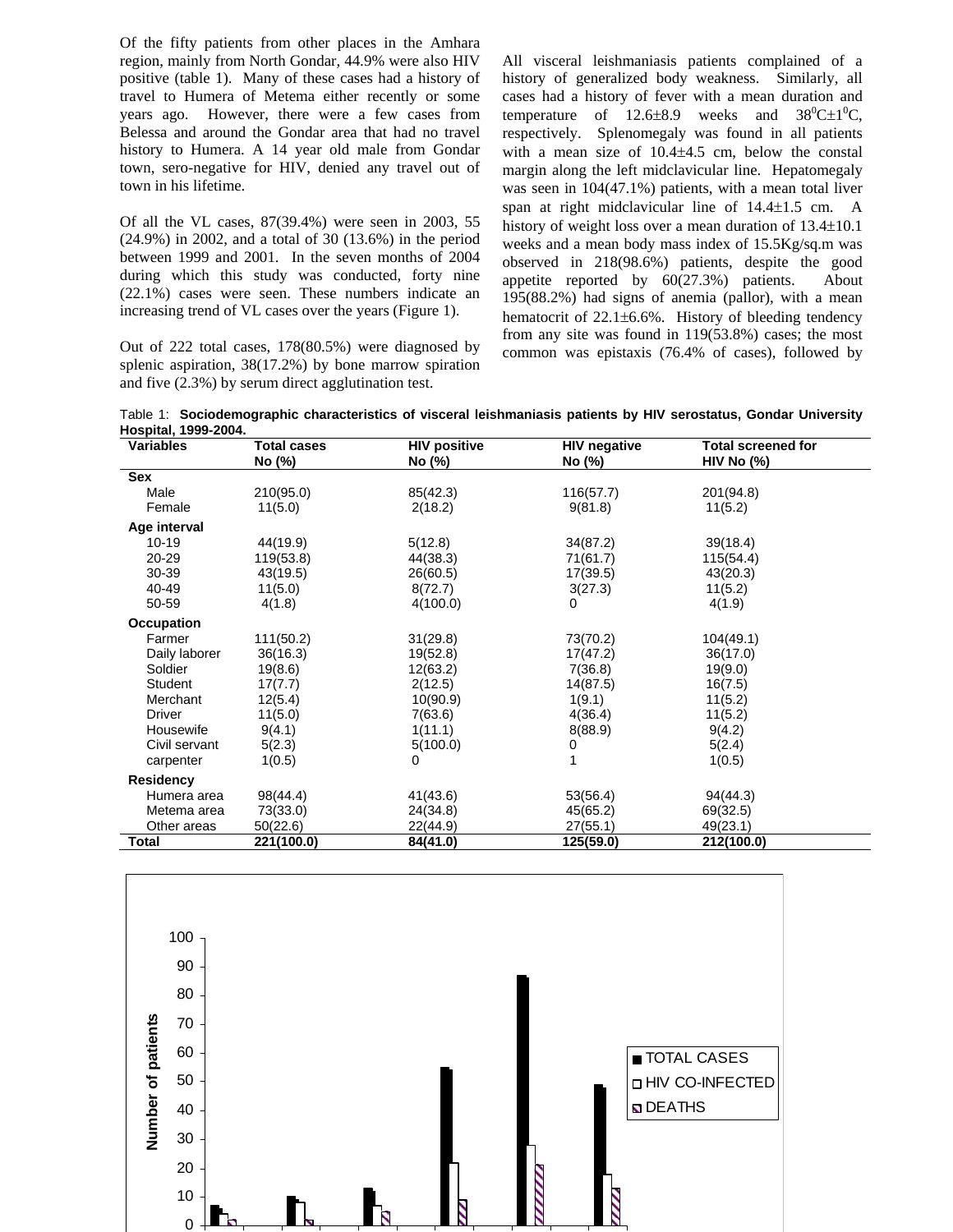#### Figure 1: **Visceral leishmaniasis, Gondar University Hospital, 1999-2004.**

gum and gastrointestinal tract bleeding in different combinations. The least common clinical findings were coughing (32.6%), gray to dark skin color change (24.4%), diarrhea (21.7%), lymphadenopathy (19.9%) and jaundice  $(6.3\%)$  (Tables 2 & 3).

The mean age of HIV co-infected patients was significantly higher than those without co-infection  $(29.3\pm8.8 \text{ vs } 23.6\pm6.1 \text{ years } T=5.5, P<0.01).$  The average spleen size in HIV positive cases was smaller  $(9.0\pm4.2 \text{ cm vs } 11.0\pm4.7 \text{ cm}, T+2.3, P<0.05).$ 

The mean hematocrit was significantly higher in those with HIV co-infection (23.5±7.1% vs 21.2±6.0%, T=2.5, P<0.05). The mean differential count of neutrophils was higher  $(59.1 \pm 14.6\%$  vs  $50.4 \pm 16.8$ , T=e.8, P<0.01), whereas the lymphocyte count was lower (40.8±14.7% vs 48.5±16.9, T=3.4, P<0.01) in VL cases with HIV coinfection compared to the lymphocyte count in HIV negative VL cases. The mean platelet count was  $67.283\pm45,073/\text{mm}^3$ . Likewise, the mean white cell count was  $2,465\pm1,431/\text{mm}^3$  with a mean differential count of neutrophils and lymphocytes of 53.9±16.6% and 45.3±16.5%, respectively (Table 3).

Table 2: **Clinical parameters in visceral leishmaniasis patients, Gondar University Hospital, Northwest Ethiopia, 1999-2004**

| <b>Clinical parameters</b> | Number (%) | HIV positive (%) | HIV negative (%) | P-value |
|----------------------------|------------|------------------|------------------|---------|
| <b>Symptoms</b>            |            |                  |                  |         |
| Body weakness              | 221(100)   | 87(100.0)        | 125(100.0)       |         |
| History of fever           | 221(100.0) | 87(100.0)        | 125(100.0)       |         |
| Weight loss                | 218(98.6)  | 87(100.0)        | 122(93.1)        |         |
| <b>Bleeding history</b>    | 119(53.8)  | 47(54.0)         | 66(52.8)         |         |
| Loss of appetite           | 60(27.3)   | 21(24.1)         | 34(27.2)         |         |
| Cough                      | 82(37.1)   | 34(39.1)         | 48(38.4)         |         |
| Diarrhoea                  | 48(21.7)   | 20(23.0)         | 28(22.4)         |         |
| Signs                      |            |                  |                  |         |
| Splenomegaly               | 221(100.0) | 87(100.0)        | 125(100.0)       |         |
| Pallor                     | 195(88.2)  | 72(82.8)         | 114(91.2)        |         |
| Hepatomegaly               | 104(47.1)  | 38(43.7)         | 62(49.6)         |         |
| Skin change-gray/dark      | 54(24.4)   | 28(32.2)         | 25(20.0)         | 0.04    |
| Lymphadenopathy            | 44(19.9)   | 22(25.3)         | 22(17.6          |         |
| Jaundice                   | 14(6.3)    | 6(6.9)           | 8(6.4)           |         |

Table 3: **Mean clinical & laboratory values in visceral leishmaniasis patients with or without HIV co-infection, Gondar University hospital, 1999-2004** 

|                                        |        | S.D    | <b>HIV positive</b> |        | <b>HIV negative</b> |        | Significance of |            |
|----------------------------------------|--------|--------|---------------------|--------|---------------------|--------|-----------------|------------|
| <b>Parameters</b>                      | Mean   |        |                     |        |                     |        |                 | difference |
|                                        |        |        | mean                | S.D    | mean                | S.D    | <b>T-test</b>   | P-value    |
| Age (years)                            | 25.7   | 7.8    | 29.3                | 8.8    | 23.6                | 6.1    | 5.5             | 0.0000     |
| Temperature ( <sup>0</sup> C)          | 38.1   | 1.0    | 38.0                | 0.9    | 38.1                | 1.0    | 0.8             | 0.4        |
| BMI $(Kg.m^2)$                         | 15.5   | 2.4    | 15.5                | 2.6    | 15.4                | 2.3    | 0.3             | 0.8        |
| Wight loss (kg)                        | 7.9    | 3.6    | 8.3                 | 3.6    | 7.8                 | 3.5    | 0.8             | 0.4        |
| Spleen size (cm)                       | 10.4   | 4.5    | 9.0                 | 4.2    | 11.0                | 4.7    | 2.3             | 0.02       |
| Total liver span (cm)                  | 14.4   | 1.5    | 14.2                | 1.4    | 14.5                | 1.6    | 0.9             | 0.4        |
| Fever duration (weeks)                 | 12.6   | 8.9    | 13.1                | 9.7    | 12.4                | 8.4    | 0.5             | 0.6        |
| Weight loss duration (weeks)           | 13.4   | 10.1   | 14.8                | 11.9   | 12.3                | 8.5    | 1.7             | 0.08       |
| White cell count (No/mm <sup>3</sup> ) | 2465   | 1431   | 2.434               | 1139   | 2,543               | 1.619  | 0.5             | 0.6        |
| Granulocytes (%)                       | 53.9   | 16.6   | 59.1                | 14.6   | 50.4                | 16.8   | 3.8             | 0.0002     |
| Lymphocytes (%)                        | 45.3   | 16.5   | 40.8                | 14.7   | 48.5                | 16.9   | 3.4             | 0.0009     |
| Hematocrit (%)                         | 22.1   | 6.6    | 23.5                | 7.1    | 21.3                | 5.9    | 2.5             | 0.01       |
| Platelet count (No/mm <sup>3</sup> )   | 67.283 | 45.074 | 78.389              | 41.794 | 62.724              | 48.875 | 1.4             | 0.2        |

Bivariate analysis identified 6 variables that were significantly associated with HIV co-infection:  $age > 20$ years, spleen size of 15cm and below, hematocrit of 25% and above, granulocytes of 50% and below, lymphocytes at 50% and below, and dark to gray skin color change. Using a logistic regression model, only age  $> 20$  years was found to be an independent predictor of HIV coinfection (OR=3.2, 95% CI=1.6-6.3, P<0.001) (Table 4).

Sodium stibogluconate was given to 213(96.5%) visceral leishmaniasis patients. Eight patients (3.6%) were referred to other centers after diagnosis and stabilization, as the drug was not available in the hospital. From the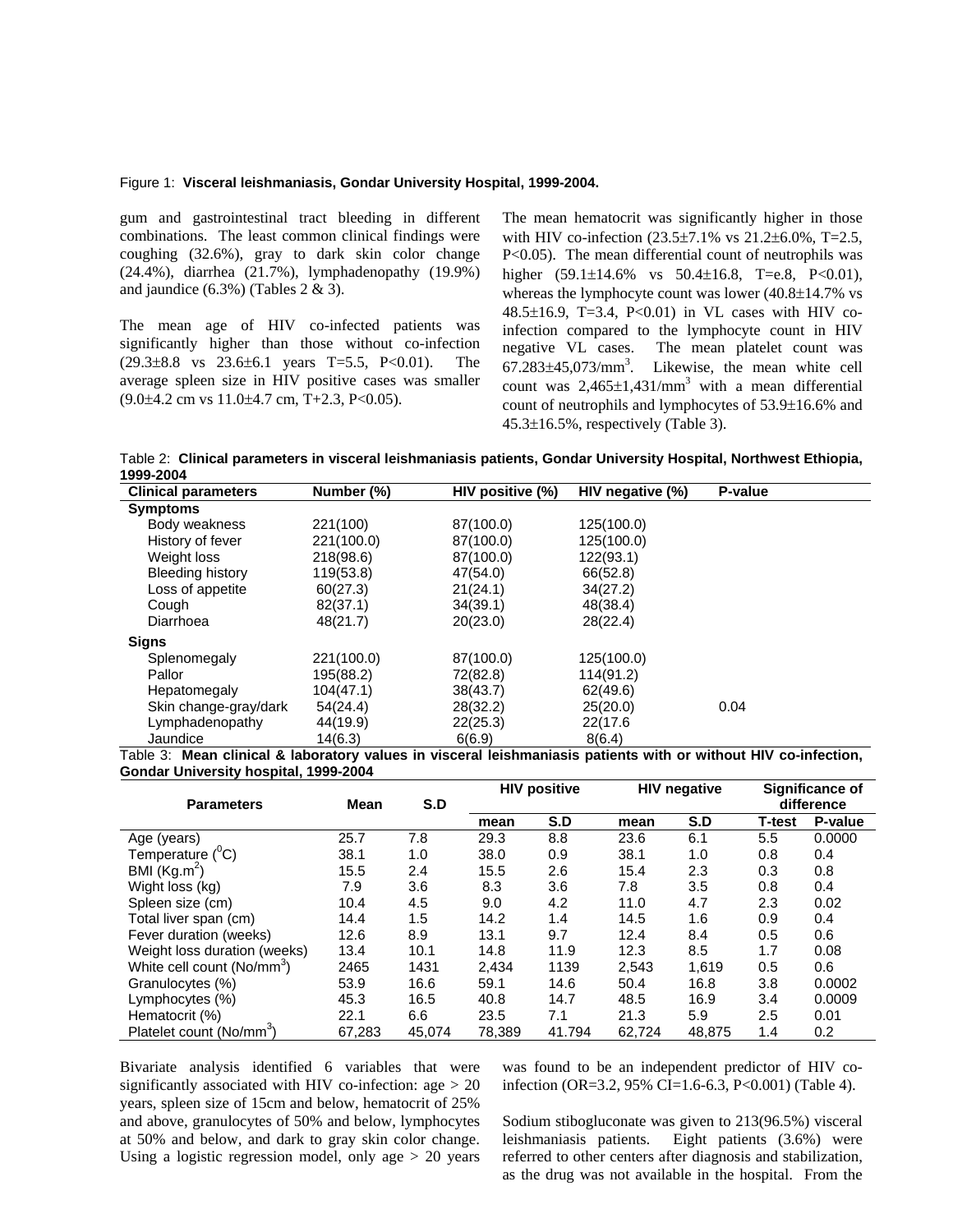treated cases, 157(73.7%) were declared clinically cured, 52(24.4%) died in the hospital and four reported back with relapse. All the relapse cases were HIV positive. The case fatality rate among HIV co-infected patients was 39.3%, whereas it was 13.3% in HIV negatives patients (OR=2.1, CI=2.108.3). The mean hematocrit was significantly lower in those who died (20.4±6.2% vs 22.6 $\pm$ 6.5, T=2.1 P<0.05). The mean age was significantly higher  $(27.8\pm8.5 \text{ vs } 25.0\pm7.5 \text{ year}, T=2.2,$ 

P<0.05), while the mean body mass index was significantly lower  $(14.4 \pm 2.5 \text{ vs } 15.8 \pm 2.3, T = 3.8,$ P<0.01) in those who died compared to those that were cured. Bleeding manifestation was significantly more common in those who died than in those who were cured (OR=2.6, 95% confidence interval=1.3-5.0, P<0.01). The same was true for manifestation of a dark/gray skin color change (Or=2.0, CI=1.0-3.9, P<0.05).

Table 4: **Characteristics associated with HIV co-infection in visceral leishmaniasis patients, Gondar University Hospital, 1999-2004**

| Characteristic              | Total<br>Number | <b>HIV Negative</b><br>n (%) | <b>HIV co-infected</b><br>n (%) | <b>Crude Odds</b><br>ratio (95%CI) | Adjusted<br>Odds<br>Ratio (CI) | P-value |
|-----------------------------|-----------------|------------------------------|---------------------------------|------------------------------------|--------------------------------|---------|
| Age group (year)            |                 |                              |                                 |                                    |                                |         |
| $\leq$ 20                   | 67              | 52(77.6)                     | 15(22.4)                        |                                    | 1                              |         |
| $>20$                       | 145             | 73(50.3)                     | 72(49.7)                        | $3.4(1.8-6.6)$                     | $3.2(1.6 - 6.30)$              | 0.000   |
| Spleen size (cm)            |                 |                              |                                 |                                    |                                |         |
| >15                         | 28              | 23(82.1)                     | 5(17.1)                         |                                    |                                |         |
| ≤15                         | 178             | 97(54.5)                     | 81(45.5)                        | $3.8(1.4 - 10.6)$                  | $1.3(0.4-4.3)$                 | 0.7     |
| Hematocrit (%)              |                 |                              |                                 |                                    |                                |         |
| $\leq$ 25                   | 154             | 100(64.9)                    | 54(35.1)                        |                                    | 1                              |         |
| $>25$                       | 58              | 25(43.1)                     | 33(56.9)                        | $2.4(1.3-4.5)$                     | $1.5(0.8-2.8)$                 | 0.2     |
| Granulocytes (%)            |                 |                              |                                 |                                    |                                |         |
| < 50                        | 80              | 60(75.0)                     | 20(25.0)                        |                                    | 1                              |         |
| $\geq 50$                   | 126             | 61(48.4)                     | 65(51.6)                        | $3.2(1.7-5.9)$                     | 892.8(0.000-<br>$1.7E+16$      | 0.7     |
| Lymphocyte (%)              |                 |                              |                                 |                                    |                                |         |
| >50                         | 76              | 58(76.3)                     | 18(23.7)                        |                                    |                                |         |
| $\leq 50$                   | 131             | 64(48.9)                     | 67(51.1)                        | $3.4(1.8-6.3)$                     | $1.8(0.2 - 3.5)$               | 0.8     |
| Dark/gray skin color change |                 |                              |                                 |                                    |                                |         |
| No.                         | 159             | 100(62.9)                    | 59(37.1)                        |                                    |                                |         |
| Yes                         | 53              | 25(47.2)                     | 28(52.8)                        | $1.9(1.0-3.6)$                     | $0.5(0.2-1.0)$                 | 0.05    |

Bivariate analysis also indicated that the six variables were associated with death during treatment. A logistic regression model identified four of these variables as independent predictors of mortality. These were HIV coinfection (OR=4.2, 95% CI=2.8-8.9, P<0.001), body

s index of 15 and below (OR=3.3, 95% CI=1.5-7.5, P<0.005), bleeding tendency (OR=3.0, 95% CI=1.4-6.4, P<0.01) and age > 20 years (OR=2.3, 95% CI=1.0-5.3, P<0.05) (Table 5).

Table 5: **Characteristics associated with HIV co-infection in visceral leishmaniasis patients, Gondar University Hospital, 1999-2004**

| <b>Characteristic</b>       | Total<br><b>Number</b> | Cured<br>No (%) | Died $n$ (%) | <b>Crude Odds</b><br>ratio (CI) | <b>Adjusted Odds</b><br>Ratio (CI) | P-value |
|-----------------------------|------------------------|-----------------|--------------|---------------------------------|------------------------------------|---------|
| <b>HIV</b>                  |                        |                 |              |                                 |                                    |         |
| Negative                    | 120                    | 104(86.7)       | 16(13.3)     |                                 |                                    | 0.000   |
| Positive                    | 84                     | 51(60.7)        | 33(39.3)     | $4.2(2.1 - 8.3)$                | $42(2.0-8.9)$                      |         |
| hematocrit (%)              |                        |                 |              |                                 |                                    |         |
| >15                         | 179                    | 141(78.8)       | 38(21.2)     |                                 | 1                                  |         |
| $≤15$                       | 34                     | 20(58.8)        | 14(41.2)     | $2.6(1.2-5.6)$                  | $0.8(0.4-1.8)$                     | 0.7     |
| Age group (year)            |                        |                 |              |                                 |                                    |         |
| $\leq$ 20                   | 71                     | 62(87.3)        | 9(12.7)      |                                 | 1                                  |         |
| >20                         | 142                    | 99(69.7)        | 43(30.3)     | $3.0(1.4-6.6)$                  | $2.3(1.0-5.3)$                     | 0.049   |
| BMI ( $\text{Kg/m}^2$ )     |                        |                 |              |                                 |                                    |         |
| >15                         | 122                    | 103(84.4)       | 19(15.6)     |                                 |                                    |         |
| $≤15$                       | 91                     | 58(63.7)        | 33(36.3)     | $3.1(1.6-5.9)$                  | $3.3(1.5-7.5)$                     | 0.004   |
| <b>Bleeding</b>             |                        |                 |              |                                 |                                    |         |
| No                          | 97                     | 83(84.5)        | 15(15.5)     |                                 |                                    |         |
| Yes                         | 116                    | 79(68.1)        | 37(31.9)     | $2.6(1.3-5.0)$                  | $3.0(1.4-6.4)$                     | 0.005   |
| Dark/gray skin color change |                        |                 |              |                                 |                                    |         |
| No                          | 161                    | 18(34.6)        | 34(65.4)     |                                 | 1                                  |         |
| Yes                         | 52                     | 34(21.1)        | 127(78.9)    | $2.0(1.0-3.9)$                  | $1.7(0.8-3.7)$                     | 0.2     |

# **Discussion**

The number and rate of admission of visceral leishmaniasis patients to Gondar University Hospital has shown an increasing pattern over time (Figure 1). Visceral leishmaniasis is a significant cause of mortality accounting for 3.6% of hospital deaths. There have been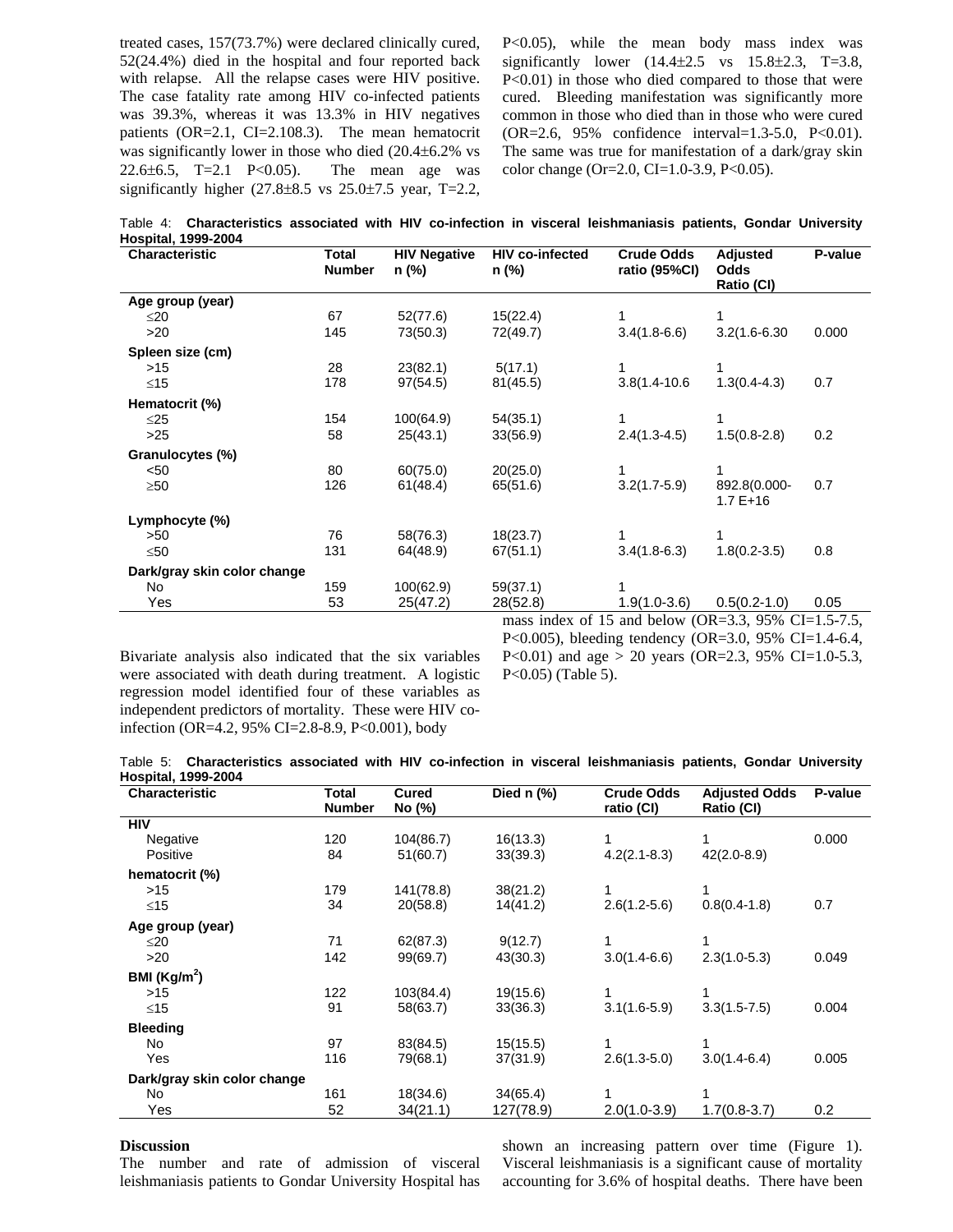several epidemics of visceral leishmaniasis over the past few years in the neighboring country of Sudan which borders the two Ethiopian towns of Metema and Humera (20-23). Any ties between the epidemics in the two countries remain to be proven. Most of the patients in this study either came from, or had traveled to Metema and Humera as daily laborers, drivers, farmers, mobile merchants or soldiers. Rural-urban migration, agroindustrial and man-made projects like dams, irrigation systems and wells, as well as deforestation contribute to the spread of visceral leishmaniasis (2).

The high rate of HIV co-infection, which was 41% in our patients, is a major reason for such an increased morbidity and mortality from VL. The co-infection of leishmania and HIV is emerging as an extremely serious new disease and is increasingly frequent (24). The overlapping geographic distribution of visceral leishmaniasis and AIDS is increasing due to the spread of the main factors of AIDS transmission to suburban and rural areas of the world, and the simultaneous spread of visceral leishmaniasis from rural to suburban areas, complicated by mass migration, displacement, civil unrest, war and malnutrition (2, 8, and 25). Moreover, the immunological dysfunction caused by both leishmania and HIV augment the expression of one another. Dual infection plays an important role in the pathogenesis and disease progression of both. Both lieshmania and HIV exploit the immune regulatory networks of the host's immune system for their own progression. Co-infection with leishmania in HIV infected subjects can affect the course of either one, or both diseases and it clearly contributes to a vicious cycle of uncontrolled immunosupression and disease progression (17, 18, and 26). Immunological data indicate strong immunosupression of co-infected patients (27).

The association with deforestation, agricultureal occupations, cattle grazing and seasonal migration of farmers and daily laborers, could explain the preponderance of VL in males. Moreover, as women's access to the health services is limited, many cases of visceral leishmaniasis in women are likely to go undetected (7). Close to 98% of HIV co-infections were in males, similar to the 1997 WHO report in which 90% of 692 co-infected cases were males (24).

The productive age group (20-39 years) was most affected in this study. Visceral leishmaniasis adversely affects productivity and welfare (7). Similar to other studies, classic clinical manifestations of kala-azar such as fever, weight loss and cachexia, splenomegaly, and pancytopenia were evident in our patients (8, 19, and 28). Hepatomegaly was found in 47.1% of cases and history of bleeding in 53.8% of cases. Epistaxis accounted for 76.4 of the bleeding. Lymphadenopathy was found in 22% of the VL patients in this study, which is much lower than the 1991 & 2002 studies from the Sudan, where it was in 84% and 86% of the patients respectively (22, 23).

Patients aged > 20 years were more than 3 times as likely to have HIV infection as those 20 years and below. The clinical features of VL/HIV co-infected patients closely resemble those of VL in immuno-competent hosts (29). However, our HIV co-infected patients were found to have smaller spleen sizes, higher neutrophils, lower lymphocyte differential counts, a lesser degree of anemia, and dark/gray skin color change when compared to HIV negative patients.

In this study the over all case fatality rate was 24.4%, which is much higher than the report of 6.4% from Sudan in 1991 (22). In 1978, the case fatality was 55.6% among migrant agricultural laborers from the Metema and Humera areas admitted to the then Gondar Public Health College Hospital (10). In patients treated for visceral leishmaniasis, the reported case fatality rate can vary between 5% and 15% (25). In this study, the case fatality rate of HIV co-infected patients was 39.3%, whereas it was 13.3% among HIV negative VL patients. Similar results were seen in the Sudan among non HIV infected VL patients (21, 22). The mortality rate in VL/HIV co-infected patients was very similar to the 2001 Ritmeijer report which observed a mortality rate of 33% among Ethiopian patients (30).

The HIV/VL co-infection has been called a deadly 'gridlock', as both infections tend to mutually reinforce their impact on the immune system (26). The overall high case fatality rate was explained by the high HIV seroprevalence in our study.

The HIV epidemic induced a major change in the epidemiology and treatment outcome of VL. As of 2000, Leishmania and HIV co-infections had been reported from 33 countries (26). Efficient case management based on early diagnosis and treatment is the key to limiting morbidity and preventing mortality (7). However, in this study, patients sought treatment late in the course of their illness as they came from distant and inaccessible areas, resulting in terminal complications of VL. This might have its own impact on the treatment outcome. Moreover, the optimal medications and intensive care facilities were not available in the hospital.

Although follow-up at 3 and 6 months was arranged for all treated cases, only 4 relapsed cases, all of which were co-infected with HIV, showed up for follow up visits. The relapse rate has been reported to be as high as 50% in HIV co-infected individuals (7, 13). The inability of the antibody response to control the parasite, and the absence of specific T-cell immunity to leishmania species can explain the high number of relapses (32).

Using logistic regression, the independent variables predicting mortality were: age  $> 20$  years, bleeding tendency, BMI of 15 and below, and HIV co-infection, in increasing order. Patients aged > 20 years were more than twice as likely to die of VL as those 20 years and below. Visceral leishmaniasis cases with bleeding (at least once) were 3 times as likely to die as those with no bleeding. Individuals with body mass index of less than 15 were more than 3 times as likely to die as those with BMI of 15 and above. HIV co-infected visceral leishmaniasis patients were more than 4 times as likely to die as HIV negative patients. Hemorrhage, low body mass index and HIV co-infection were also among the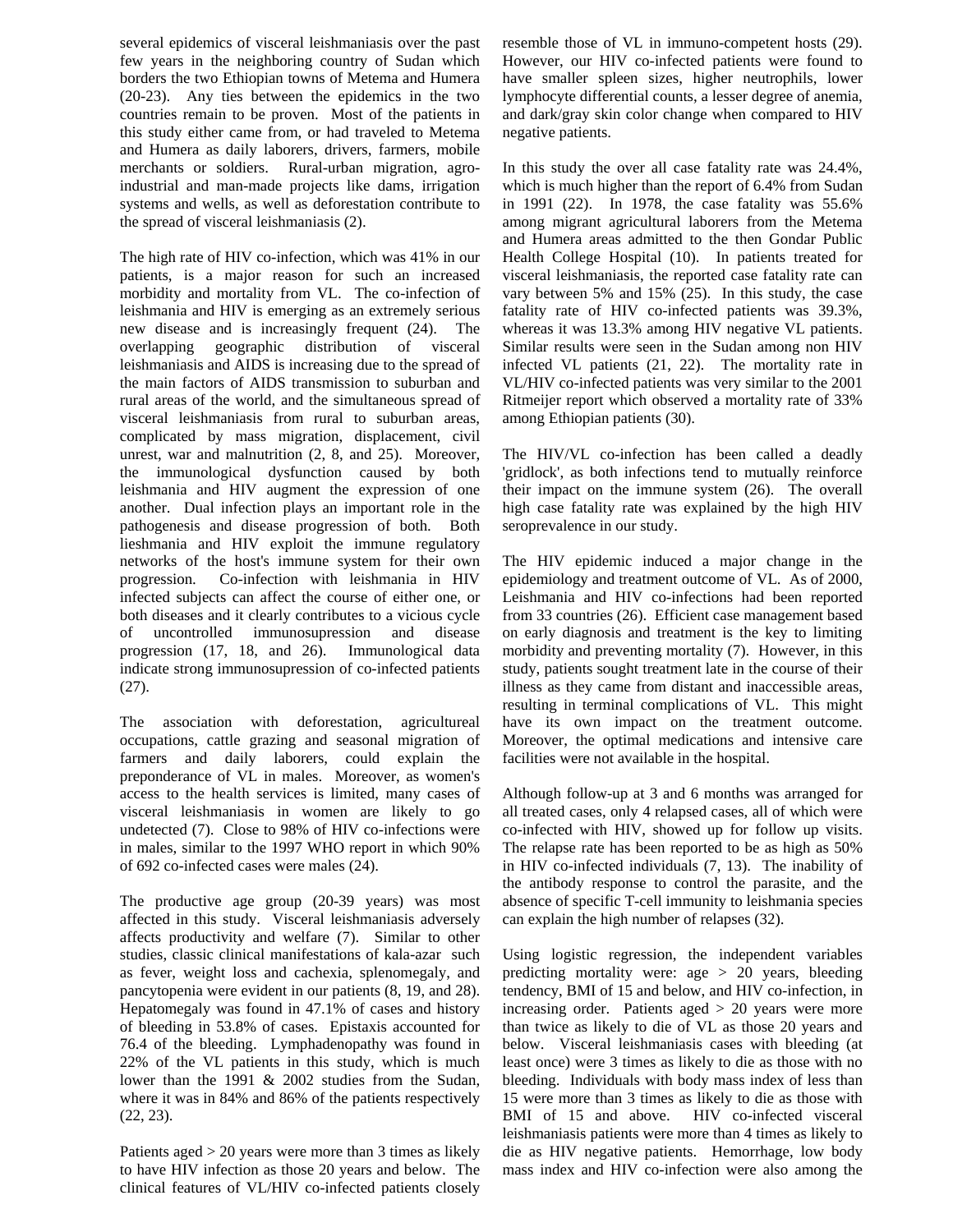predicators of death in Ethiopian VL patients, as was previously reported (16).

## **Conclusion and recommendation**

The number of visceral leishmaniasis patients admitted to Gondar University Hospital increased dramatically from year to year in the five year period this study covered. HIV co-infection and related case fatality rates were high. HIV co-infection was prominent and was the most significant independent factor contributing to high mortality from VL. We recommend a prospective case control study and critical care in treatment of HIV/VL co-infection, as it is a unique clinical entity.

# **Acknowledgement**

We thank Prof. Asrat Hailu from the Department of Microbiology and Parasitology of Addis Ababa University Faculty of Medicine for his support and encouragement. Our appreciation goes to Ato Afework Kassu who was the head of the research and publication office of Gondar College for supporting us in all aspects and to Dr. Alemayehu Worku in the Department of community Health of Addis Ababa University for the statistical consultation. Our gratitude goes to MSF-Holland for supplying the drugs for the patients. The research and publication office of Gondar University is acknowledged for allowing and supporting the study.

### **References**

- 1. World Health Organization. The world health report 2000 health systems: improving performance, Geneva the Organization 2000; also available at URL: http://www who-int/htr.
- 2. World Health Organization, the Leishmaniasis and leishmania/ HIV Co-infection, Fact sheet No 116 May 2000.
- 3. Desjeux P. Leishmaniasis, public health aspects and control. Clin Dermatol 1996;14:417-423.
- 4. Arias JR; Monteiro P, Zicker F, The reemergence of visceral leishmaniasis in Brazil. Emerg Infect Dis 1996;2:145-146.
- 5. Alvar J. et al. Leishmaniasis and human immunodeficiency virus Co- infection, the first 10 years Clin Microbiol Rev 1997;10:298-319.
- 6. Murray HW. Clinical and experimental advances in treatment of Visceral Leishmaniasis; Antimicrob Agents Chemother. 2001;45(8):2185-2197.
- 7. Guerin J P, Olliaro P, Sundar S, Boelaert M, Croft L S, Desjeux P, et al: Visceral leishmaniasis: current status of control, diagnosis and treatment and proposed research and development agenda; Lancet Infect Dis, 2002;2(8):1-9.
- 8. Herwaldt BL Leishmaniasis, Seminar. Lancet 1999;354:1191-1199.
- 9. World Health Organization, the world health report, 2001, Geneva, WHO 2001.
- 10. Mengesha B, and Abuhoy M., Kala-azar among Labor migrants in Metema- Humera region of Ethiopia. Trop geogr Med 1978;30:199-206.
- 11. P. Desjeux: Information on the epidemiology and control of the leishmaniases by country or territory; WHO/LEISH/ 91.30: 10-11.
- 12. Hailu A. & Berhe N. The performance of direct agglutination test (DAT) in the diagnosis of visceral leishmaniasis among Ethiopian patients with HIV

Co-infection; Ann Trop Med Parasitol 2002;96(1): 25-30.

- 13. Anema A and Ritmeijer K, Treating HIV/AIDS and leishmaniasis co-infection in Ethiopia; JAMC; 2005; 172(11):1434-1435.
- 14. World Health Organization; Dramatic Upsurge in Visceral Leishmaniases cases in the horn of Africa, 1998 Press release WHO/23.
- 15. Berhe N. Hailu A,Wolday D, Negesse Y, Cenini P, and Frommel D; Ethiopian visceral leishmaniasis patients co-infected with human immunodeficiency virus; Trans R Soc Trop Med Hyg 1995;89:205-207.
- 16. Veeken H. Control of infectious diseases in developing countries; field studies on visceral leishmaniasis and meningitis; 2001; Thesis pp 74-94.
- 17. Berhe N, Wolday D, Hailu A, Abraham Y, Ali A, Gebre-Michael T, Desjeux P, Sonnerborg A, Akuffo H, Britton S et al viral load and response to antileishmanial chemotherapy in co-infected patients. AIDS 1999;13(14):1921-1025.
- 18. Wolday D, Berhe N, Akuffo H, and Britton S: Leishmania - HIV interaction; immunopathogentic mechanisms; Parasitol Today; 1999;15(5):182-187.
- 19. Pearson R D, Sousa A D: Clinical spectrum of leishmaniasis: state-of-the-art clinical article; Clin Infect Dis 1996;22:1-13.
- 20. Beer P D, Harith A E, Deng L L, Semiao-Santos S J, Chantal B and Groothest M V; A killing disease epidemic among displaced Sudanese population identified as visceral leishmaniasis Am J Trop Med Hyg 1991;44(3):283-289.
- 21. Zijlstra EE, Ali MS, El-Hassan AM, El-Toumia, Satti M, and Ghalib HW; Clinical aspects of kala azar in children from the Sudan: a comparison with the disease in adults; J Trop Pediatr 1992;38:17-21.
- 22. Zijlstra EE, Ali MS, El-Hassan AM, El-ToumIA, Satti M, Ghalib HW, SondorpE, and Winkler A; Kala-azar in displaced people from southern Sudan; epidemiological, clinical and therapeutic findings Trans R Soc Trop Med Hyg 1991;85:365-369.
- 23. El-Safi SH, Bucheton B, Kheir MM, Musa HA, El-Obaid M, Hammad A, and Dessein A; Epidemiology of Visceral leishmaniasis in Atbara River area, eastern Sudan: the outbreak of Barbar El Fugara village 1996-1997; Microbes Infect; 2002;4:1439- 1447.
- 24. World Health Organization Weekly Epidemiological Record; World health organization Geneva 1997; 72(8):49-56.
- 25. Boelaert M, Criel B, Leeuwenburg J, Van Damme W, Le Ray D and Van der Stuyft P Visceral leishmaniasis Control: a public health perspective Trans R Soc Trop Med Hyg; 2000;94:465-471.
- 26. World Health Organization; Leishmania and HIV in gridlock, Geneva; World health organization WHO/CTD/LEISH/98.9.
- 27. Gradoni L; Scalone A, Gramiccia M, and Troiani M, Epidemiological Surveillance of leishmaniasis in HIV-1 infected individuals in Italy; AIDS; 1996;10: 785-791.
- 28. Manson-Bahr P.E.C.and Heish RB Studies in leishmaniasis in East Africa: clinical features and treatment, Trans R Soc Trop Med Hyg 1956;50(5): 465-71.